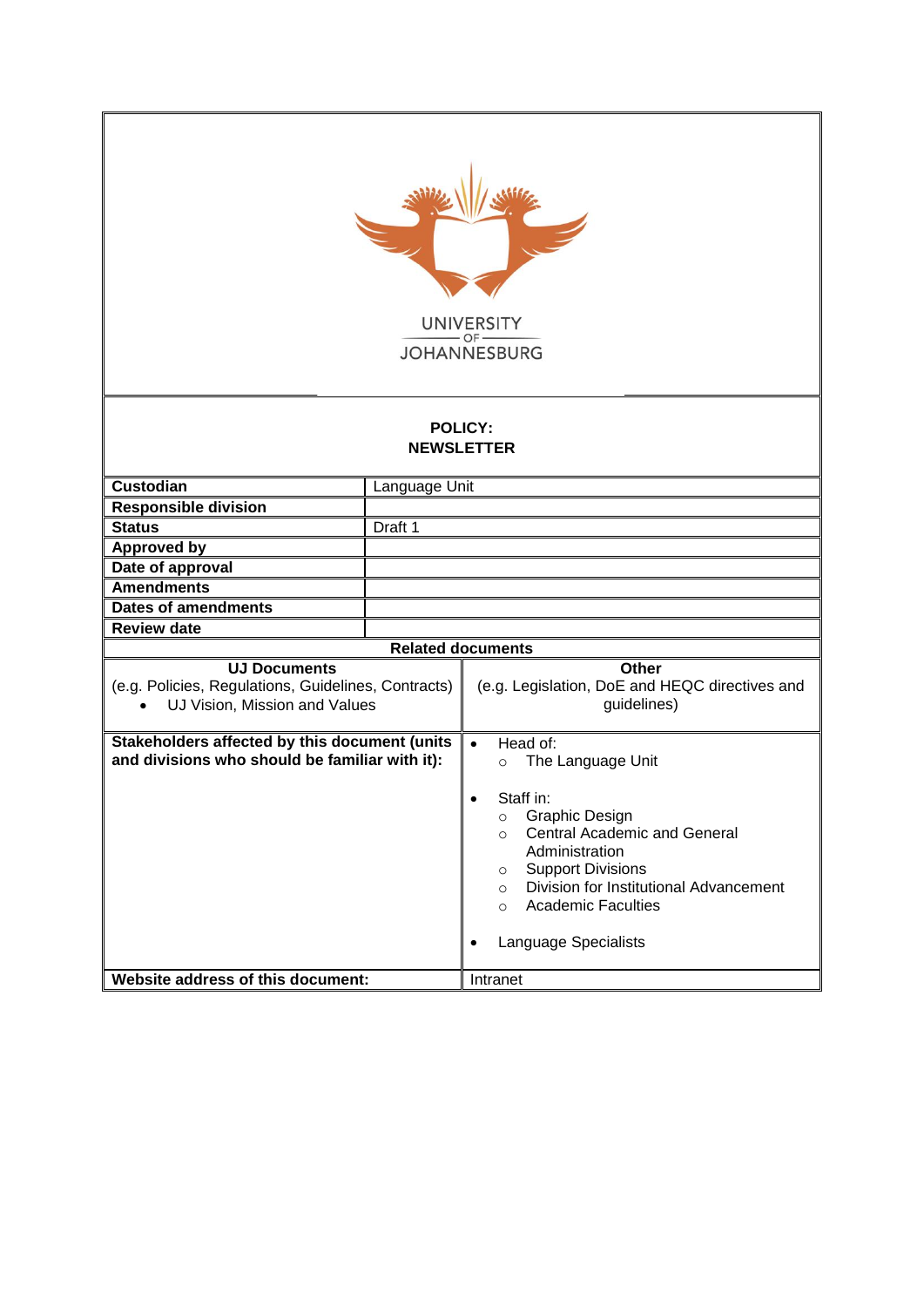## **Contents**

- 1. PREAMBLE<br>2. PURPOSE
- 2. PURPOSE<br>3. SCOPE
- 3. SCOPE<br>4. CONTEI
- **CONTENT**
- 5. PRINCIPLES<br>6. LANGUAGE(S
- 6. LANGUAGE(S) AND STYLISTIC ISSUES
- 7. ADMINISTRATIVE ISSUES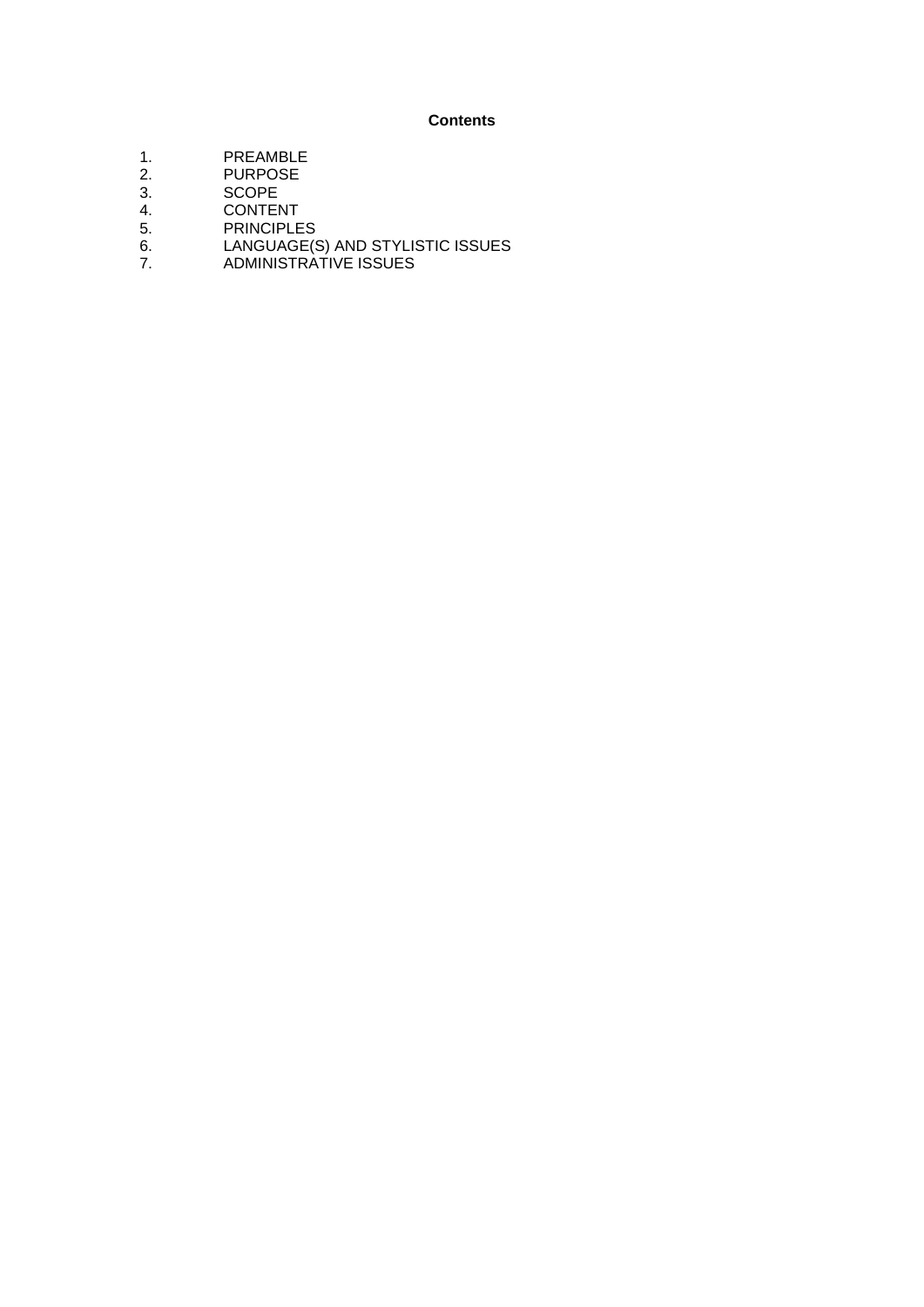## **1. PREAMBLE**

The mandate of the Language Unit of the University of Johannesburg is the implementation of the University's Quadrilingual Language Policy. One of the aspects that give effect to this is the provision of regular, consistent and accurate topical issues on matters relating to language and multilingualism. This can be done in a number of ways to showcase the role of the Language Unit within the University and beyond.

# **2. PURPOSE**

The purpose of this Policy is to:

- 2.1 establish a clear set of directives regarding the processes involved in the publication;
- 2.2 ensure that a professional and high quality newsletter is published timeously and consistently.

# **3. SCOPE**

This Policy applies to Language Unit staff, all University employees and the rest of the University community who are affected and/or serviced by the Language Unit. It provides important and clear guidelines that are necessary to keep the content interesting and relevant.

# **4. CONTENT**

The contents of the newsletter of the Language Unit will include, but will not be limited to:

- 4.1 matters of importance occurring in, around and about the Language Unit;
- 4.2 services and projects performed by the Language Unit;
- 4.3 achievements of the Language Unit, including but not limited to, campaigns engaged in on behalf of strategic partners, stakeholders and the University community.
- 4.4 any and all matters of relevance to the Unit and the University, i.e. any new legislation or news articles on language and education that will have an impact;
- 4.5 critical reviews, views and overviews on the University, the Language Policy and the Language Unit;
- 4.6 forms of content may include, but are not limited to the following:
	- 4.6.1 letters praise, concerns and comments from our readers;
	- 4.6.2 press releases and media statements any other news coverage, generated or spontaneous, of the Language Unit and the University.

#### **5. PRINCIPLES**

- 5.1 Even though a newsletter does not provide the latest source of information, it gives content that is as current as possible.
- 5.2 Every member of staff should be encouraged to contribute articles. Such contributions will be edited and converted to newsworthy reading material.